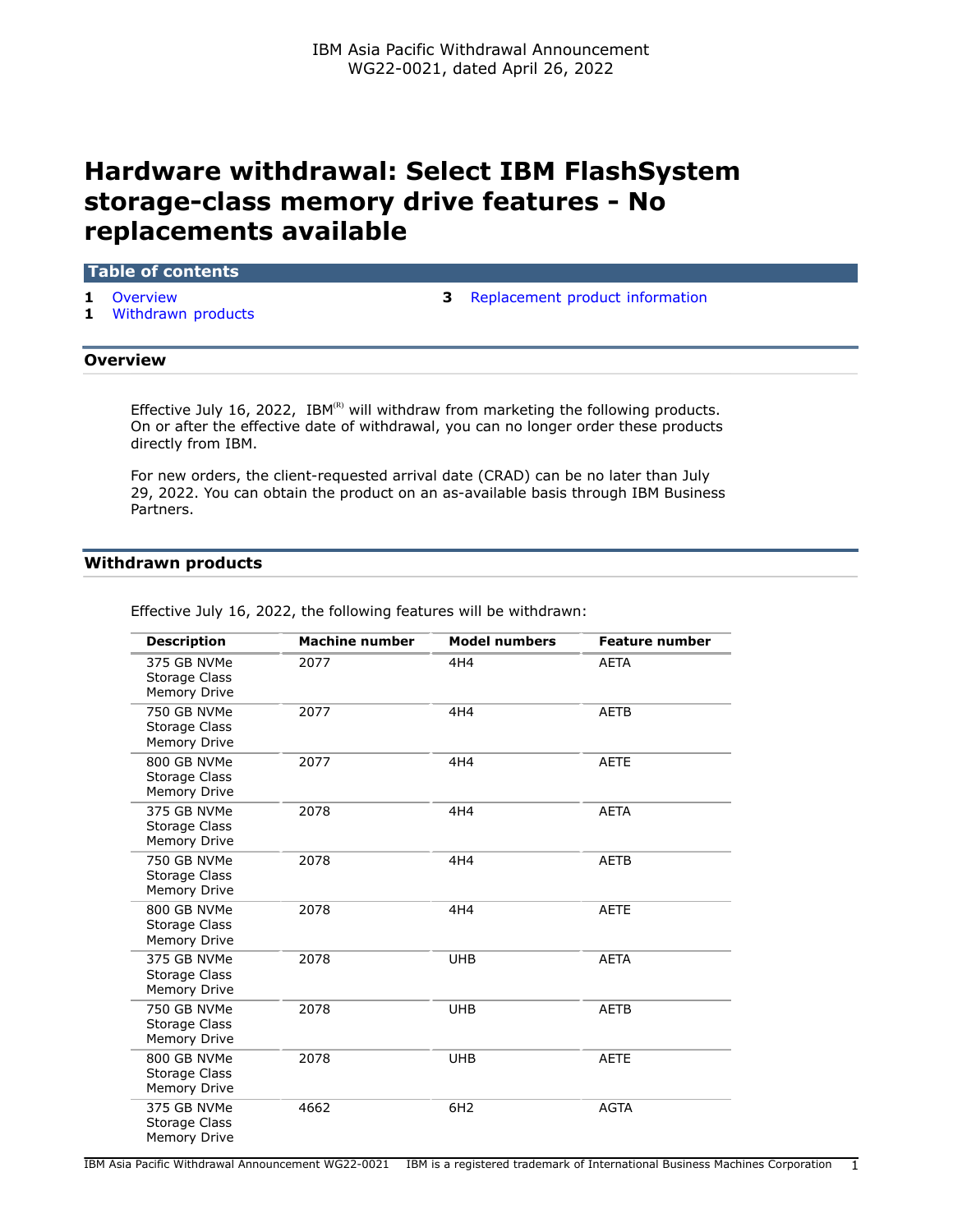| <b>Description</b>                                         | <b>Machine number</b> | <b>Model numbers</b> | <b>Feature number</b> |
|------------------------------------------------------------|-----------------------|----------------------|-----------------------|
| 750 GB NVMe<br>Storage Class<br>Memory Drive               | 4662                  | 6H <sub>2</sub>      | AGTB                  |
| 800 GB NVMe<br>Storage Class<br>Memory Drive               | 4662                  | 6H <sub>2</sub>      | <b>AGTE</b>           |
| 375 GB NVMe<br>Storage Class<br>Memory Drive               | 4662                  | UH <sub>6</sub>      | <b>AGTA</b>           |
| 750 GB NVMe<br>Storage Class<br>Memory Drive               | 4662                  | UH <sub>6</sub>      | AGTB                  |
| 800 GB NVMe<br>Storage Class<br>Memory Drive               | 4662                  | UH <sub>6</sub>      | <b>AGTE</b>           |
| 375 GB NVMe<br>Storage Class<br>Memory Drive               | 2076                  | 824                  | <b>ADTA</b>           |
| 750 GB NVMe<br>Storage Class<br>Memory Drive               | 2076                  | 824                  | <b>ADTB</b>           |
| 800 GB NVMe<br>Storage Class<br>Memory Drive               | 2076                  | 824                  | <b>ADTE</b>           |
| 375 GB NVMe<br>Storage Class<br>Memory Drive               | 2076                  | U7C                  | <b>ADTA</b>           |
| 750 GB NVMe<br>Storage Class<br>Memory Drive               | 2076                  | U7C                  | <b>ADTB</b>           |
| 800 GB NVMe<br>Storage Class<br>Memory Drive               | 2076                  | U7C                  | <b>ADTE</b>           |
| 375 GB NVMe<br>Storage Class<br>Memory Drive               | 4664                  | 824                  | <b>ADTA</b>           |
| 750 GB NVMe<br>Storage Class<br>Memory Drive               | 4664                  | 824                  | <b>ADTB</b>           |
| 800 GB NVMe<br><b>Storage Class</b><br><b>Memory Drive</b> | 4664                  | 824                  | ADTE                  |
| 375 GB NVMe<br><b>Storage Class</b><br>Memory Drive        | 4664                  | U7C                  | <b>ADTA</b>           |
| 750 GB NVMe<br>Storage Class<br>Memory Drive               | 4664                  | U7C                  | ADTB                  |
| 800 GB NVMe<br>Storage Class<br>Memory Drive               | 4664                  | U7C                  | ADTE                  |
| 375 GB NVMe<br>Storage Class<br>Memory Drive               | 9846                  | AG8                  | AHTA                  |
| 750 GB NVMe<br>Storage Class<br>Memory Drive               | 9846                  | AG8                  | AHTB                  |
| 800 GB NVMe<br>Storage Class<br>Memory Drive               | 9846                  | AG8                  | AHTE                  |
| 375 GB NVMe<br>Storage Class<br>Memory Drive               | 9848                  | AG8                  | AHTA                  |